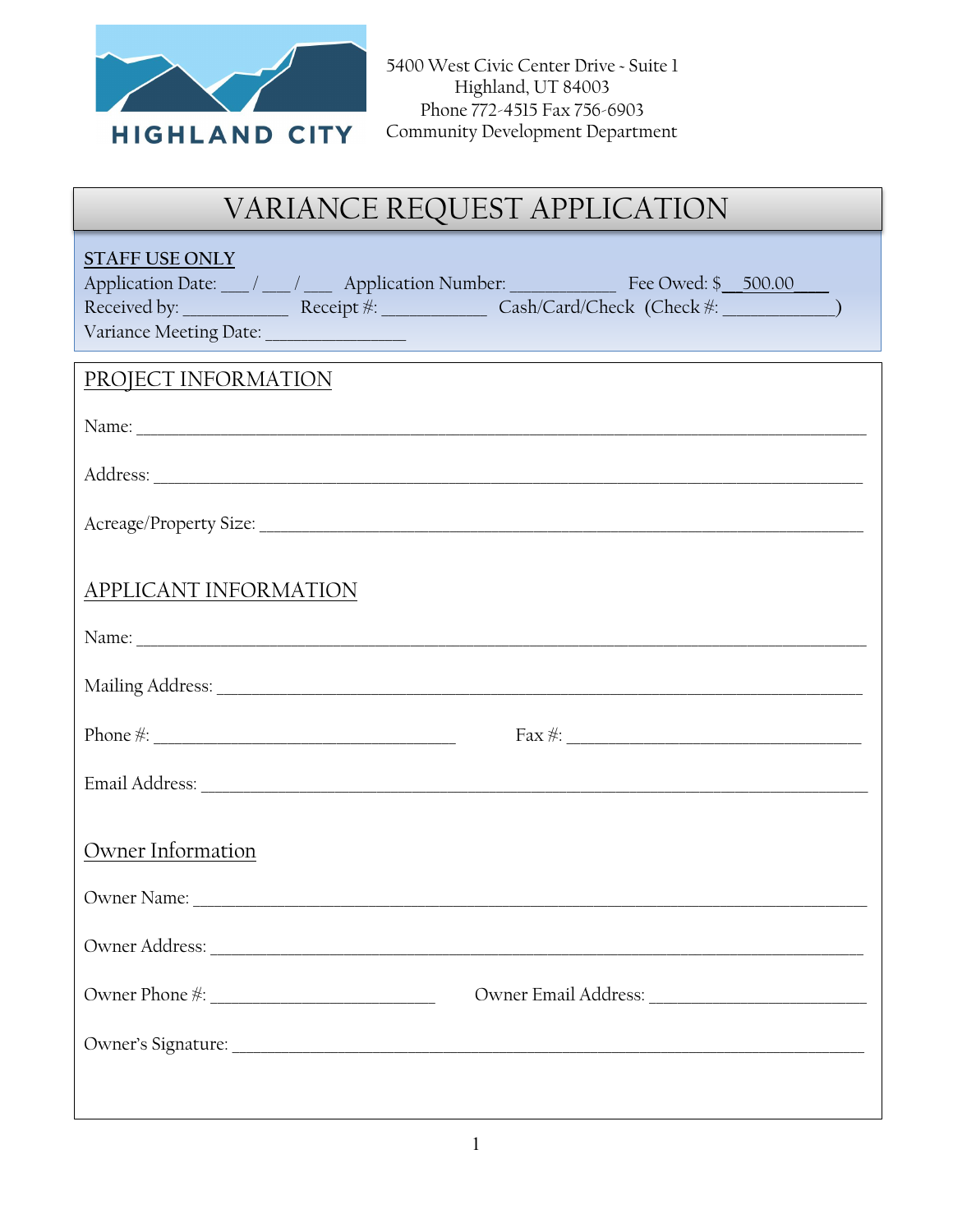

5400 West Civic Center Drive ~ Suite 1 Highland, UT 84003 Phone 772-4515 Fax 756- 6903 Community Development Department

\*The following information and items are required for processing. An application will not be accepted without the following.\*

| TO BE<br><b>COMPLETED</b><br><b>BY STAFF</b> |     | <b>DELIVERABLES</b>                                                                                                                                |  |  |
|----------------------------------------------|-----|----------------------------------------------------------------------------------------------------------------------------------------------------|--|--|
| <b>YES</b>                                   | NO. |                                                                                                                                                    |  |  |
|                                              |     | 1. Detailed Site Plan.                                                                                                                             |  |  |
|                                              |     | a. Include detailed plans for variance request.                                                                                                    |  |  |
|                                              |     | 2. Questionnaire filled out completely (see pages 4 and 5).                                                                                        |  |  |
|                                              |     | 3. Review Fee: \$500.00.                                                                                                                           |  |  |
|                                              |     | 4. A detailed narrative of the specific action requested under this appeal<br>including those reasons you feel qualified for granting your appeal. |  |  |
|                                              |     | a. Please identify the specific section(s) of the Ordinance applicable to the<br>issue.                                                            |  |  |
|                                              |     | b. Include a list of affected properties and addressed and stamped envelopes for<br>properties.                                                    |  |  |

\*The applicant should be aware that there may be requests to provide additional materials for staff review.

| Signature: | Printed<br>Name: |  |
|------------|------------------|--|
| Date:      | Phone<br>Number: |  |

**If you have any questions regarding items on this checklist or the process, please contact the Community Development Department at 801-772-4506.**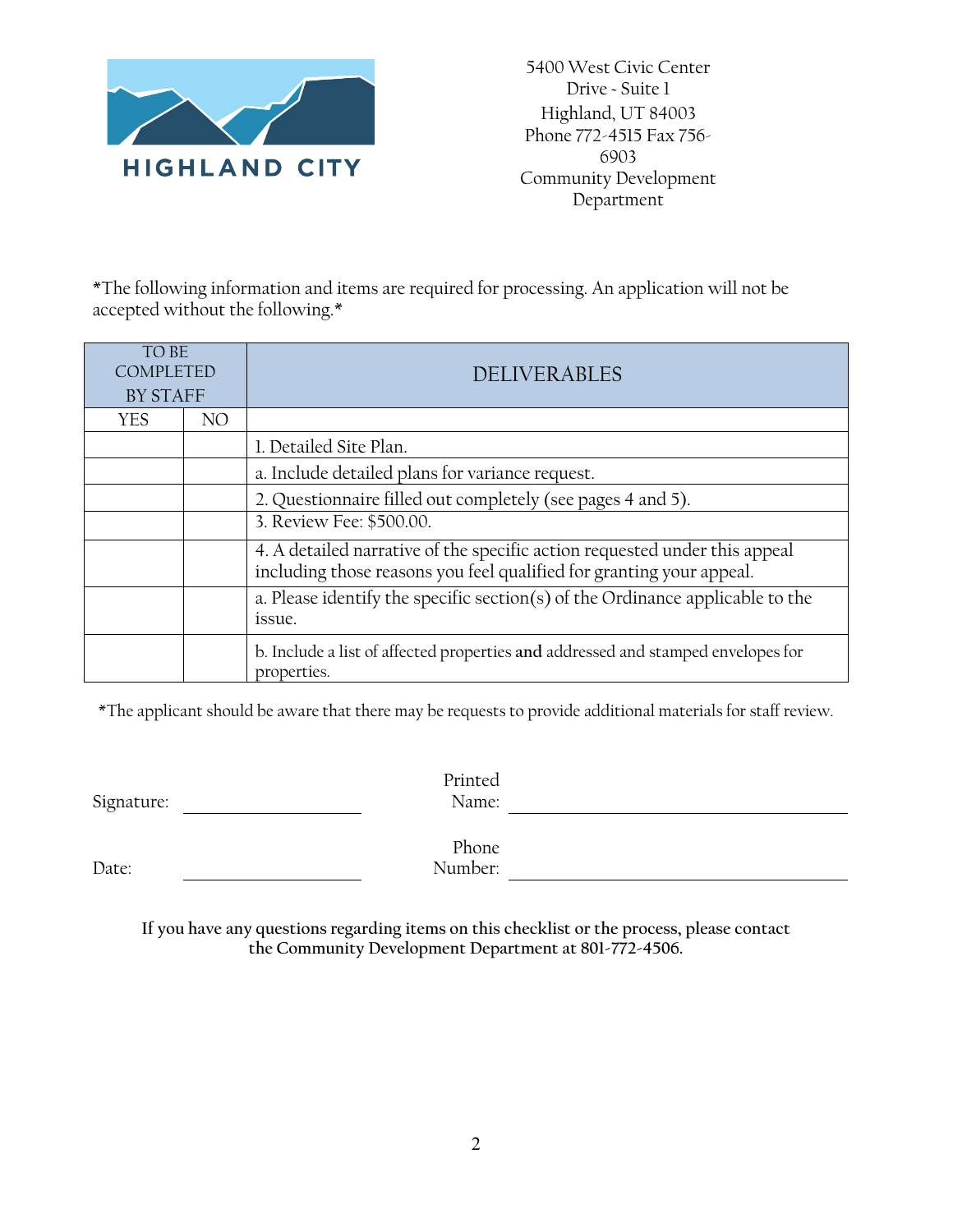#### **APPLICATION TO HIGHLAND CITY APPEAL AUTHORITY COMMENTS ABOUT THE APPEAL AUTHORITY AND APPLICATION FORM**

In accordance with state law, Highland City has established an Appeal Authority to consider requests for variances and appeals from City decisions applying to its land use ordinances. The Appeal Authority cannot overturn or re-write City ordinances. When you are denied a request by the City, either directly or by application of a City land use ordinance, an appeal may be filed with the Appeal Authority.

The City can provide you with a written explanation of the appeal process and the form which must be completed to appeal a City decision. To initiate an appeal, you must complete the form describing your reasons for the appeal and provide any supporting information you consider appropriate, and submit it to the City. This appeal needs to include every theory of relief that can be presented to a District Court. The City will arrange a hearing date based on the parties' availability, and notify you in advance of the hearing date.

The hearing is a formal legal proceeding. At the hearing, the Appeal Authority will hear your presentation regarding the basis for the appeal and why you feel the appeal should be granted. The Appeal Authority will also hear from City staff and any other interested parties, both those favoring and those opposing the appeal. The Appeal Authority will have access to the City's records on the matter, and may view the property involved and request additional information at the hearing. Because the hearing is a legal proceeding, it is helpful to describe your basis for the appeal and present supporting information in the application and at the hearing.

After the hearing, the Appeal Authority will issue a written decision regarding the appeal. This decision will consider the information presented at the hearing, the City's record of the matter, and any other information requested by the Appeal Authority. The decision of the Appeal Authority constitutes the final City action on the appeal.

Any party dissatisfied with the decision of the Appeal Authority may appeal that decision within 30 days to the Fourth District Court. Completing the City's appeal process is necessary before the Fourth District Court will review the matter.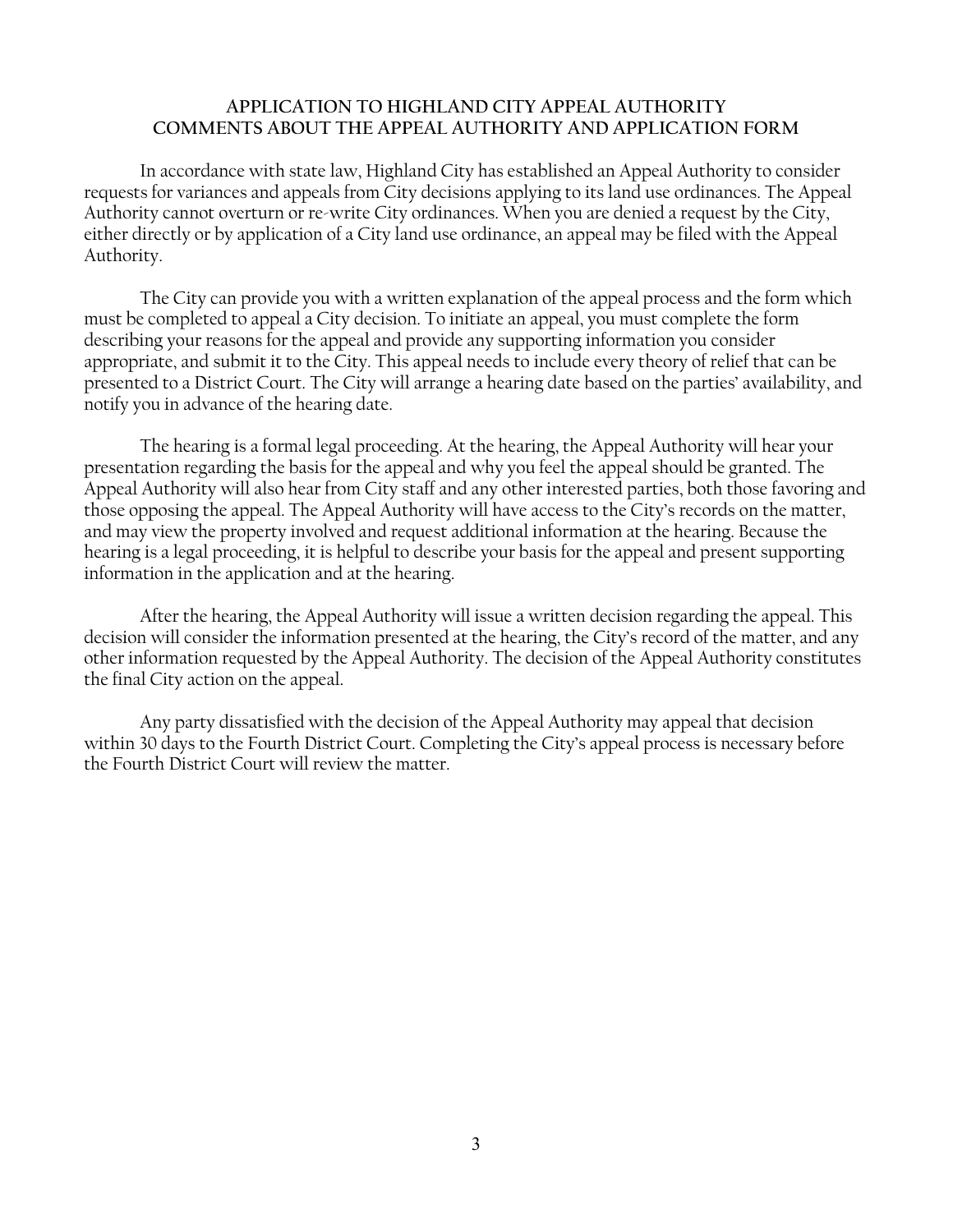## **QUESTIONNAIRE**

**Please give detailed and complete answers on separate paper. Explanations for each question are listed below.** 

### 1. *Unreasonable Hardship*

The Applicants must prove "literal enforcement of the ordinance would cause an unreasonable hardship for the applicant that is not necessary to carry out the general purpose of the land use ordinances." Utah Code Ann. § 10-9a-702(2)(a)(i). In proving unreasonable hardship, the hardship complained of cannot be self-imposed or economic in nature. Utah Code Ann. § 10-9a- $702(2)(b)(ii)$ . Rather, the applicant must show that hardship relates to the property itself in that the hardship is located on or associated with the property for which the variance is sought. *Id.* § 10-9a-702(2)(b)(i)(A).

The hardship must come from circumstances peculiar to the property, not from conditions that are general to the neighborhood. *Id.* § 10-9a-702(2)(b)(i)(B). It is insufficient to show that the property for which the variance is requested is different in some way from the property surrounding it. *Xanthos v. Bd. of Adjustment of Salt Lake City,* 685 P.2d 1032, 1036 (Utah 1984). Rather, a hardship has been found when literal enforcement of an ordinance would deny access to a parcel and prohibit all development potential of that parcel. *Save Our Canyons v. Bd. of Adjustment of Salt Lake County,* 2005 UT App 285 ¶ 14, 116 P.3d 978, 983-984.

Please describe your proposed construction and specifically how it would not meet the requirements of the zoning ordinance. Does the literal enforcement of the ordinance cause an unreasonable hardship for the applicant that is not necessary to carry out the general purpose of the land use ordinances? Please Explain.

2. *Special Circumstances of the Property*

The Applicants must prove that "there are special circumstances attached to the property that do not generally apply to other properties in the same zone." Utah Code Ann. § 10-9a- $702(2)(a)(ii)$ . An appeal authority may only make a finding of special circumstances if the circumstances relate to the hardship complained of and deprive the property of privileges granted to other properties in the same zone. *Id.* § 10-9a-702(2)(c).

Please explain what special circumstances exist on the property, which do not apply to other properties in the same zoning district. (The law requires that the Board of Adjustment identify a property-related hardship before granting a variance, i.e., size, topography, etc. Such special circumstances may not be self-imposed or economic.)